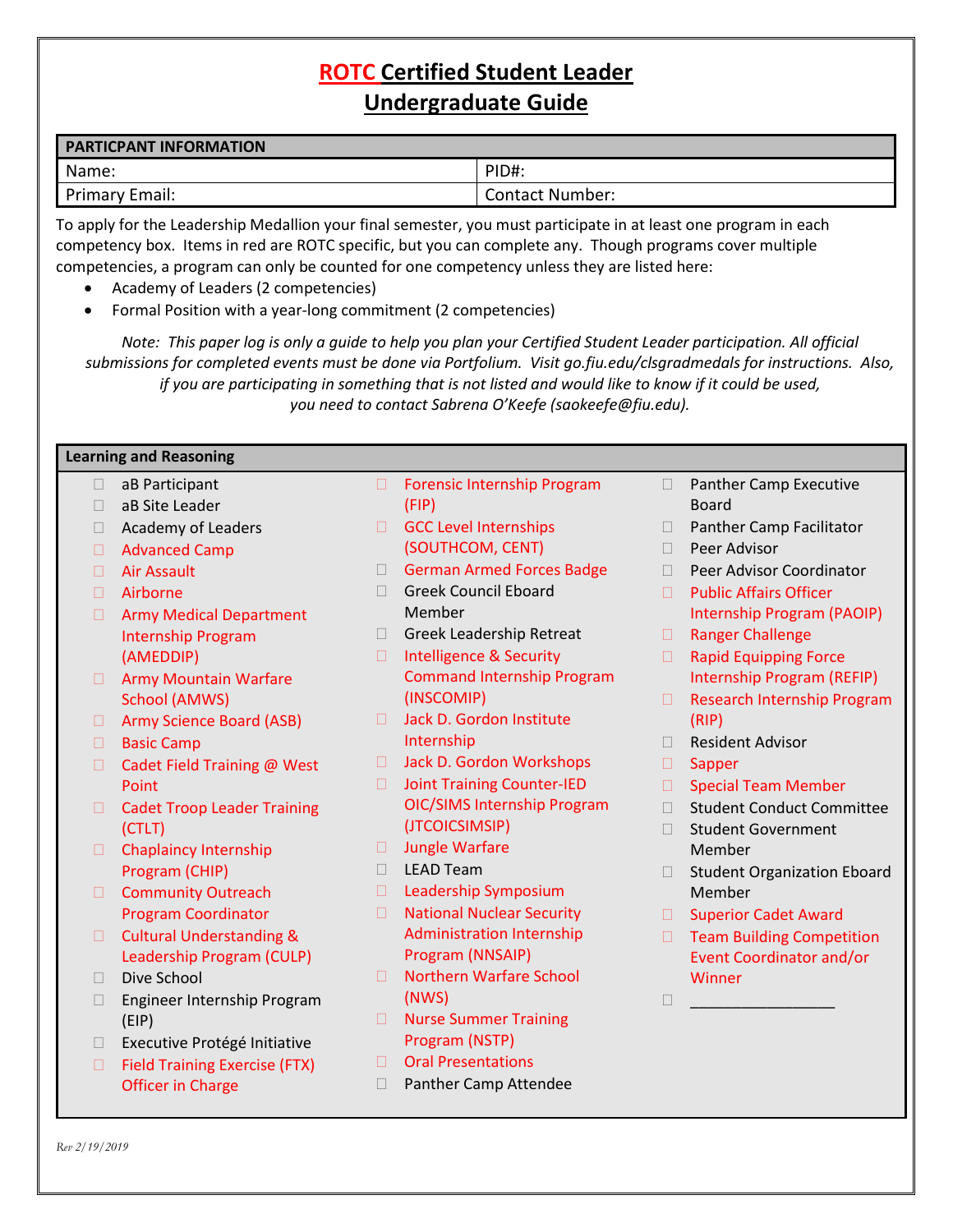# **Self-Awareness and Development**

- Academy of Leaders
- □ Advanced Camp
- Air Assault
- Airborne
- **E** Army Medical Department Internship Program (AMEDDIP)
- **E** Army Mountain Warfare School (AMWS)
- □ Army Science Board (ASB)
- □ Basic Camp
- □ Cadet Field Training @ West Point
- □ Cadet Troop Leader Training (CTLT)
- Chaplaincy Internship Program (CHIP)
- Community Outreach Program Coordinator
- **Cultural Understanding &** Leadership Program (CULP)
- Dive School
- Engineer Internship Program (EIP)
- □ Executive Protégé Initiative
- □ Field Training Exercise (FTX) Officer in Charge
- □ Forensic Internship Program (FIP)
- GCC Level Internships (SOUTHCOM, CENT)
- German Armed Forces Badge
- George C. Marshall Award/Seminar
- □ Greek Council Eboard Member
- □ Intelligence & Security Command Internship Program (INSCOMIP)
- □ Jack D. Gordon Institute Internship
- □ Jack D. Gordon Workshops
- □ Joint Training Counter-IED OIC/SIMS Internship Program (JTCOICSIMSIP)
- □ Jungle Warfare
- □ LDS Workshop
- D LEAD Team
- D Leadership Recognition
- □ Leadership Summit
- $\Box$  Leadership Symposium
- LGBTQ 3D Series
- □ Lunch, Learn, & Lean In
- □ National Nuclear Security Administration Internship Program (NNSAIP)
- □ Northern Warfare School (NWS)
- Nurse Summer Training Program (NSTP)
- □ Officer In Charge of Special **Events**
- □ Oral Presentations
- Panther Camp Attendee
- □ Panther Camp Executive Board
- □ Panther Camp Facilitator
- D Peer Advisor
- D Peer Advisor Coordinator
- □ Public Affairs Officer Internship Program (PAOIP)
- □ Ranger Challenge
- **E** Rapid Equipping Force Internship Program (REFIP)
- □ Recondo (Fitness Excellence, O-Course, land navigation, marksmanship, first aid, CBRN, and the 12-mile foot march)
- □ Research Internship Program (RIP)
- □ Resident Advisor
- □ Sapper
- □ SLS Peer Educator
- □ Special Projects Officer (PAO & Communications)
- **Special Team Member**
- □ Student Government
- □ Superior Cadet Award
- □ Team Building Competition Event Coordinator and/or Winner
- □ Top 4 Battalion Commander, Executive Officer, CSM, Operations Officer, Company CDR
- VEP Peer Educator
- Women's Center Sisterhood Retreat
- □ Women of Color Mentoring
- \_\_\_\_\_\_\_\_\_\_\_\_\_\_\_\_\_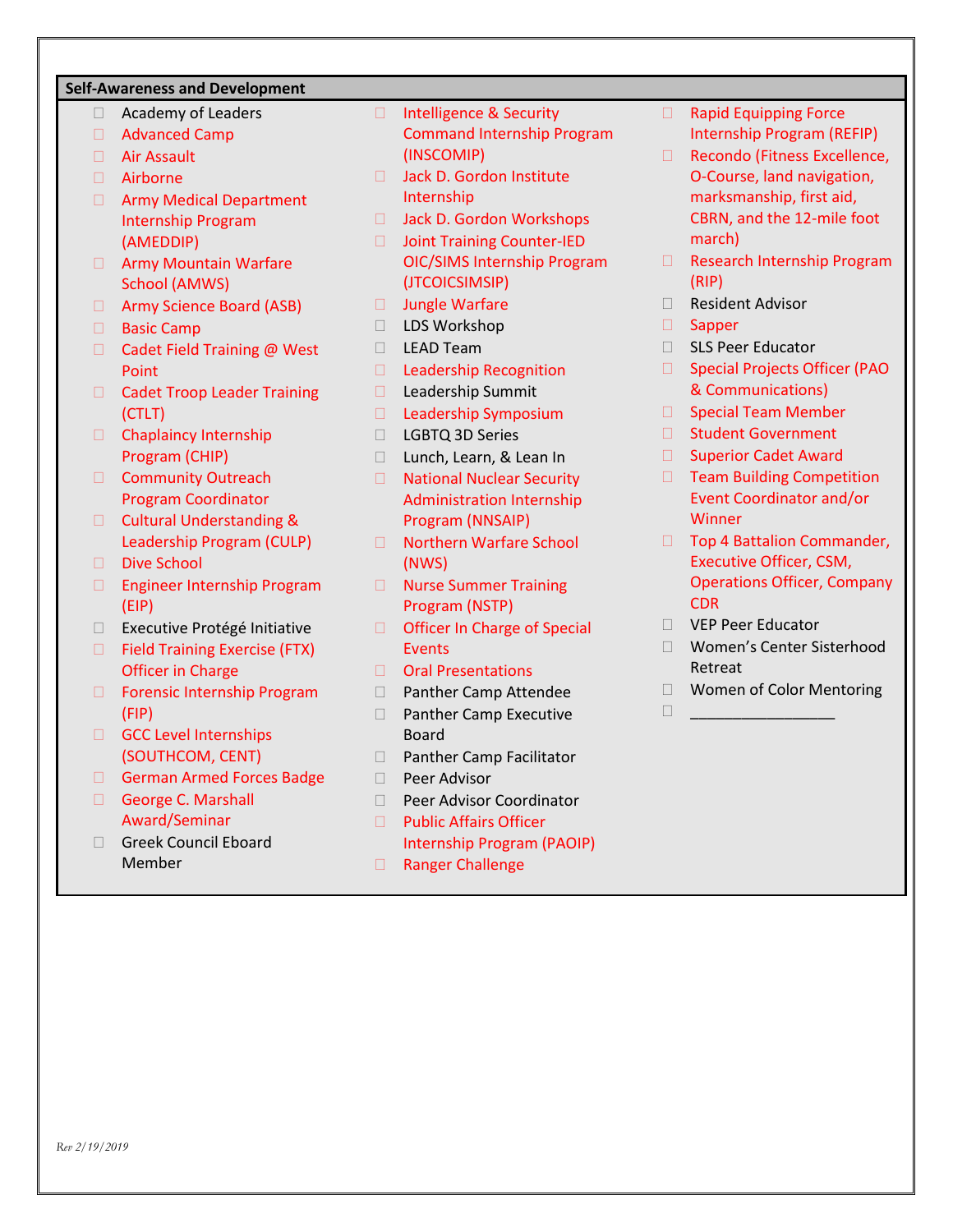## **Group Dynamics**:

- aB Participant
- aB Site Leader
- □ Academy of Leaders
- Advanced Camp
- Air Assault
- Airborne
- **E** Army Medical Department Internship Program (AMEDDIP)
- **D** Army Mountain Warfare School (AMWS)
- □ Army Science Board (ASB)
- □ Basic Camp
- □ Cadet Field Training @ West Point
- □ Cadet Troop Leader Training (CTLT)
- Chaplaincy Internship Program (CHIP)
- Community Outreach Program Coordinator
- **Cultural Understanding &** Leadership Program (CULP)
- Dive School
- □ Engineer Internship Program (EIP)
- □ Field Training Exercise (FTX) Officer in Charge
- **E** FIU ROTC Ruck to Honor **Coordinator**
- □ Forensic Internship Program (FIP)
- GCC Level Internships (SOUTHCOM, CENT)
- German Armed Forces Badge
- George C. Marshall Award/Seminar
- Global Living Learning **Community**
- Greek Council Eboard Member
- Greek Leadership Retreat
- □ Intelligence & Security Command Internship Program (INSCOMIP)
- □ Jack D. Gordon Institute Internship
- □ Jack D. Gordon Workshops
- □ Joint Training Counter-IED OIC/SIMS Internship Program (JTCOICSIMSIP)
- □ JROTC Event Coordinator
- □ Jungle Warfare
- D LEAD Team
- □ Leadership Recognition
- □ Military Science I-III Mentor
- □ National Nuclear Security Administration Internship Program (NNSAIP)
- □ Northern Warfare School (NWS)
- Nurse Summer Training Program (NSTP)
- □ Officer In Charge of Special Events
- □ Oral Presentations
- □ Panther Camp Executive Board
- □ Panther Camp Facilitator
- $\Box$  Peer Advisor
- D Peer Advisor Coordinator
- □ Public Affairs Officer Internship Program (PAOIP)
- □ Ranger Challenge
- **E** Rapid Equipping Force Internship Program (REFIP)
- □ Research Internship Program (RIP)
- Resident Advisor
- ROTC Club Member
- □ ROTC Club Officer
- **E** ROTC Recruiting Event **Coordinator**
- □ Sapper
- □ Special Projects Officer (PAO & Communications)
- $\Box$  Special Team Member
- □ Student Government Member
- □ Student Organization Eboard Member
- □ Superior Cadet Award
- □ Team Building Competition Event Coordinator and/or **Winner**
- □ Top 4 Battalion Commander, Executive Officer, CSM, Operations Officer, Company CDR
- VEP Peer Educator
- D Veteran Military Affairs Leader
- D Veteran Military Affairs **Member**
- Women's Center Sisterhood Retreat
- Women Who Lead Ambassador
- \_\_\_\_\_\_\_\_\_\_\_\_\_\_\_\_\_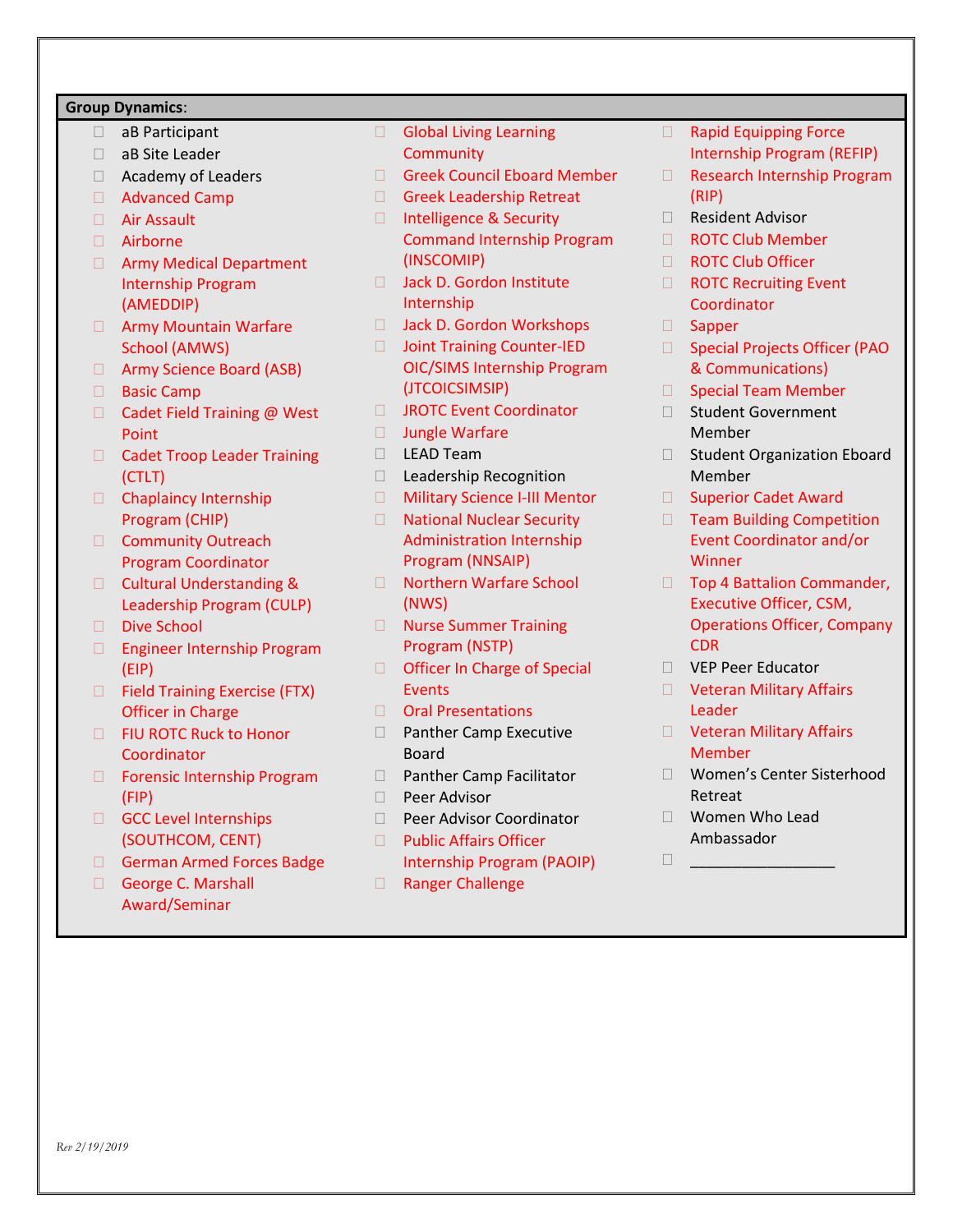#### **Interpersonal Interaction**

- □ aB Site Leader
- Academy of Leaders
- aB Participant
- □ Advanced Camp
- **E** Army Medical Department Internship Program (AMEDDIP)
- □ Army Science Board (ASB)
- □ Basic Camp
- $\Box$  Cadet Field Training @ West Point
- □ Cadet Troop Leader Training (CTLT)
- Chaplaincy Internship Program (CHIP)
- Community Outreach Program Coordinator
- □ Cultural Understanding & Leadership Program (CULP)
- Engineer Internship Program (EIP)
- □ Field Training Exercise (FTX) Officer in Charge
- FIU ROTC Ruck to Honor **Coordinator**
- □ Forensic Internship Program (FIP)
- GCC Level Internships (SOUTHCOM, CENT)
- German Armed Forces Badge
- George C. Marshall Award/Seminar
- Global Living Learning **Community**
- □ Greek Council Eboard Member
- Greek Leadership Retreat
- □ Intermural Sports
- □ Intelligence & Security Command Internship Program (INSCOMIP)
- □ Jack D. Gordon Institute Internship
- □ Jack D. Gordon Workshops
- □ Joint Training Counter-IED OIC/SIMS Internship Program (JTCOICSIMSIP)
- $\Box$  LEAD Team
- D Leadership Recognition
- □ Leadership Summit
- □ Military Science I-III Mentor
- □ National Nuclear Security Administration Internship Program (NNSAIP)
- Nurse Summer Training Program (NSTP)
- □ Officer In Charge of Special **Events**
- □ Oral Presentations
- □ Panther Camp Attendee
- □ Panther Camp Executive Board
- □ Panther Camp Facilitator
- $\Box$  Peer Advisor
- □ Peer Advisor Coordinator
- □ Public Affairs Officer Internship Program (PAOIP)
- □ Ranger Challenge
- □ Rapid Equipping Force Internship Program (REFIP)
- □ Research Internship Program (RIP)
- □ Resident Advisor
- □ ROTC Club Member
- □ ROTC Club Officer
- □ SLS Peer Educator
- □ Special Projects Officer (PAO & Communications)
- **Special Team Member**
- □ Student Conduct Committee
- □ Student Government Member
- □ Student Organization Eboard Member
- □ Superior Cadet Award
- □ Team Building Competition Event Coordinator and/or **Winner**
- □ Top 4 Battalion Commander, Executive Officer, CSM, Operations Officer, Company CDR
- VEP Peer Educator
- D Veteran Military Affairs Leader
- D Veteran Military Affairs **Member**
- Women's Center Sisterhood Retreat
- □ Women of Color Mentoring
- Women Who Lead \_\_\_\_\_\_\_\_\_\_\_\_\_\_\_\_\_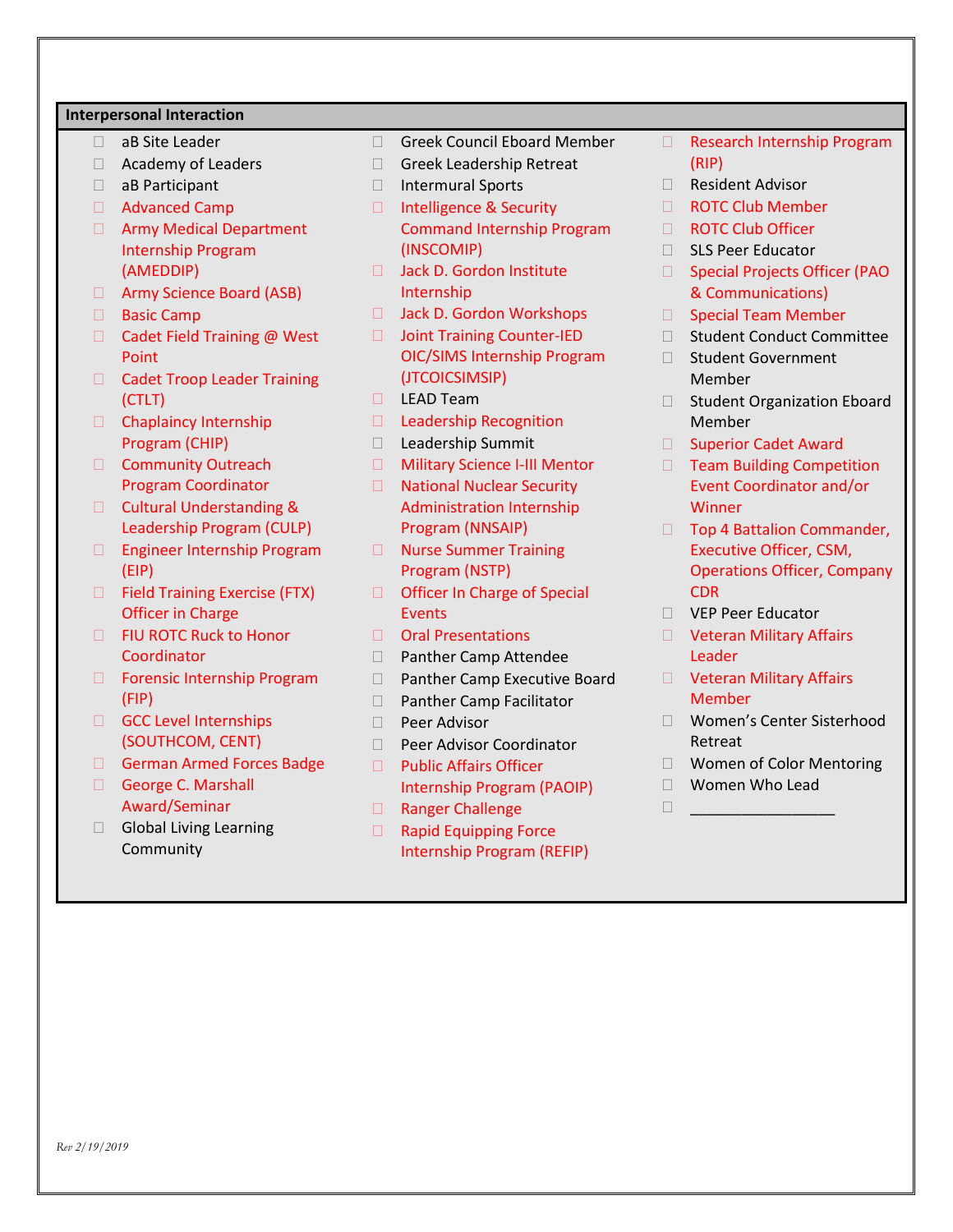## **Civic Responsibility**:

- aB Participant
- aB Site Leader
- Academy of Leaders
- □ Army Science Board (ASB)
- □ Black on Green on
- Chaplaincy Internship Program (CHIP)
- Community Outreach Program Coordinator
- Dance Marathon
- Day of Service
- $\Box$  Day on the Bay
- Diversity Day
- □ FIU ROTC Ruck to Honor **Coordinator**
- George C. Marshall Award/Seminar
- IDEVAW
- □ International Women's Day
- □ Jack D. Gordon Institute Internship
- □ Jack D. Gordon Workshops
- □ JROTC Event Coordinator
- MPAS Workshop Series
- □ Nurse Summer Training Program (NSTP)
- □ NY Times Roundtable
- □ Panther Camp Attendee
- □ Panther Camp Executive Board
- □ Panther Camp Facilitator
- □ Peer Advisor
- D Peer Advisor Coordinator
- □ Public Affairs Officer Internship Program (PAOIP)
- $\Box$  Rally in Tally
- $\Box$  Relay for Life
- Resident Advisor
- ROTC Club Member
- □ ROTC Club Officer
- □ ROTC Recruiting Event Coordinator
- □ SGA Speaker Series
- □ Special Projects Officer (PAO & Communications)
- □ Special Team Member
- □ Student Government Member
- □ Student Conduct Committee
- $\Box$  Take Back the Night
- □ Team Building Competition Event Coordinator and/or **Winner**
- VEP Peer Educator

 $\Box$ 

- **D** Veteran Military Affairs Leader
- D Veteran Military Affairs Member

#### **Strategic Planning**:

- □ aB Site Leader
- □ Cadet Field Training @ West Point
- GCC Level Internships (SOUTHCOM, CENT)
- Greek Council Eboard Member
- □ Intelligence & Security Command Internship Program (INSCOMIP)
- □ Jack D. Gordon Institute Internship
- □ Joint Training Counter-IED OIC/SIMS Internship Program (JTCOICSIMSIP)
- D LEAD Team
- □ National Nuclear Security Administration Internship Program (NNSAIP)
- □ Officer In Charge of Special **Events**
- Oral Presentations
- □ Panther Camp Executive Board Peer Advisor
- □ Peer Advisor Coordinator □ Rapid Equipping Force
- Internship Program (REFIP) □ Resident Advisor
- 
- □ Research Internship Program (RIP)
- □ ROTC Club Officer
- □ Sisterhood Retreat **Committee**
- □ Student Government Member
- □ Student Organization Eboard Member
- □ Superior Cadet Award
- □ Top 4 Battalion Commander, Executive Officer, CSM, Operations Officer, Company CDR
- D Veteran Military Affairs Leader
- \_\_\_\_\_\_\_\_\_\_\_\_\_\_\_\_\_